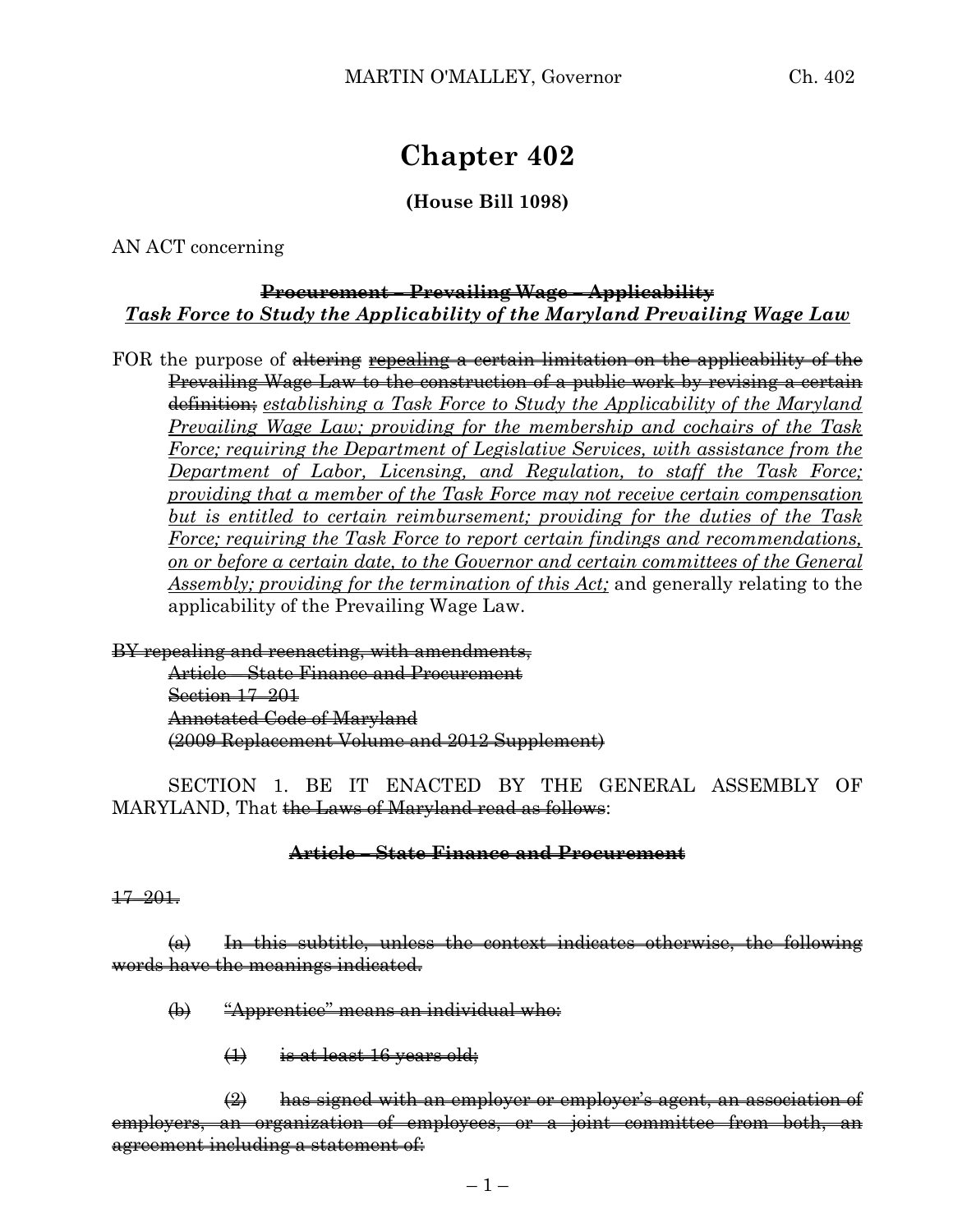$\leftrightarrow$  the trade, craft, or occupation that the individual is learning;

and

(ii) the beginning and ending dates of the apprenticeship; and

(3) is registered in a program of the Council or the Bureau of Apprenticeship and Training of the United States Department of Labor.

- (c) "Commissioner" means:
	- (1) the Commissioner of Labor and Industry;
	- (2) the Deputy Commissioner of Labor and Industry; or
	- (3) an authorized representative of the Commissioner.
- (d) "Construction" includes all:
	- $\leftrightarrow$  building;
	- $\left(2\right)$  reconstructing;
	- $\left(\frac{1}{2}\right)$  improving;
	- (4) enlarging;
	- (5) painting and decorating;
	- (6) altering;
	- (7) maintaining; and
	- $$(8)$  **repairing.**$
- (e) "Council" means the Apprenticeship and Training Council.

 $(1)$  (1) "Employee" means an apprentice or worker employed by contractor or subcontractor under a public work contract.

- (2) "Employee" does not include an individual employed by a public body.
	- $\overline{f}$  (1) "Locality" means the county in which the work is to be performed.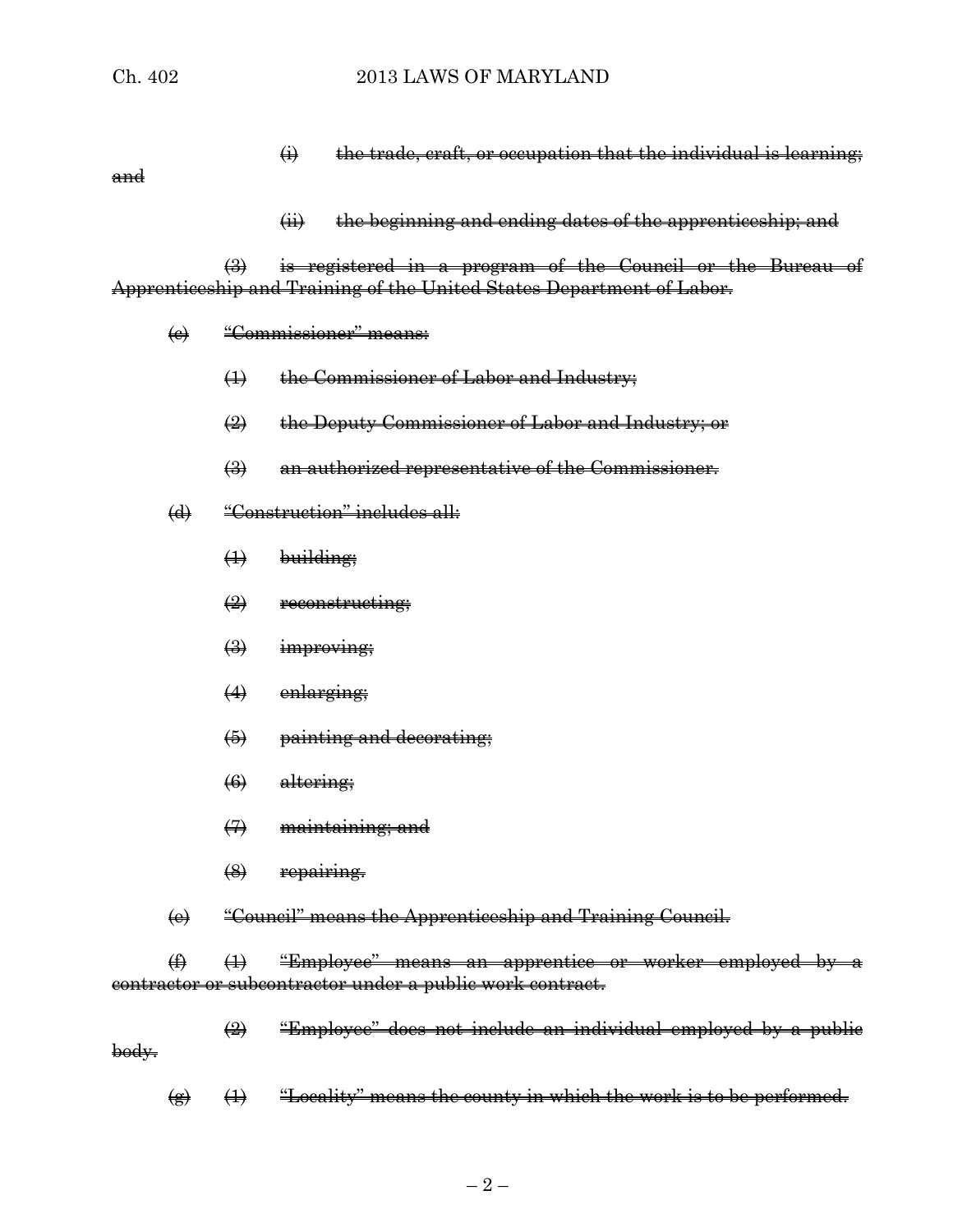$\left( 2 \right)$  If the public work is located within 2 or more counties, the locality includes all counties in which the public work is located.

(h) "Prevailing wage rate" means the hourly rate of wages paid in the locality as determined by the Commissioner under § 17–208 of this subtitle.

- $\leftrightarrow$   $\leftrightarrow$  "Public body" means:
	- (i) the State;

(ii) except as provided in paragraph (2)(i) **(2)** of this subsection, a unit of the State government or instrumentality of the State;

(iii) any political subdivision, agency, person, or entity with respect to the construction of any public work for which **[**50%**] 25%** or more of the money used for construction is **FUNDED IN WHOLE OR IN PART WITH** State money; and

(iv) notwithstanding paragraph (2)(ii) of this subsection, a political subdivision if its governing body:

1. provides by ordinance or resolution that the political subdivision is covered by this subtitle; and

2. gives written notice of that ordinance or resolution to the Commissioner.

(2) "Public body" does not include:

(i) a unit of the State government or instrumentality of the State funded wholly from a source other than the State; or

(ii) any political subdivision, agency, person, or entity with respect to the construction of any public work for which less than **[**50%**] 25%** of the money used for construction is State money.

(i)  $(1)$  Subject to paragraph (2) of this subsection, "public work" means a structure or work, including a bridge, building, ditch, road, alley, waterwork, or sewage disposal plant, that:

- (i) is constructed for public use or benefit; or
- (iii) is paid for wholly or partly by public money.
- (2) "Public work" does not include, **INCLUDE:**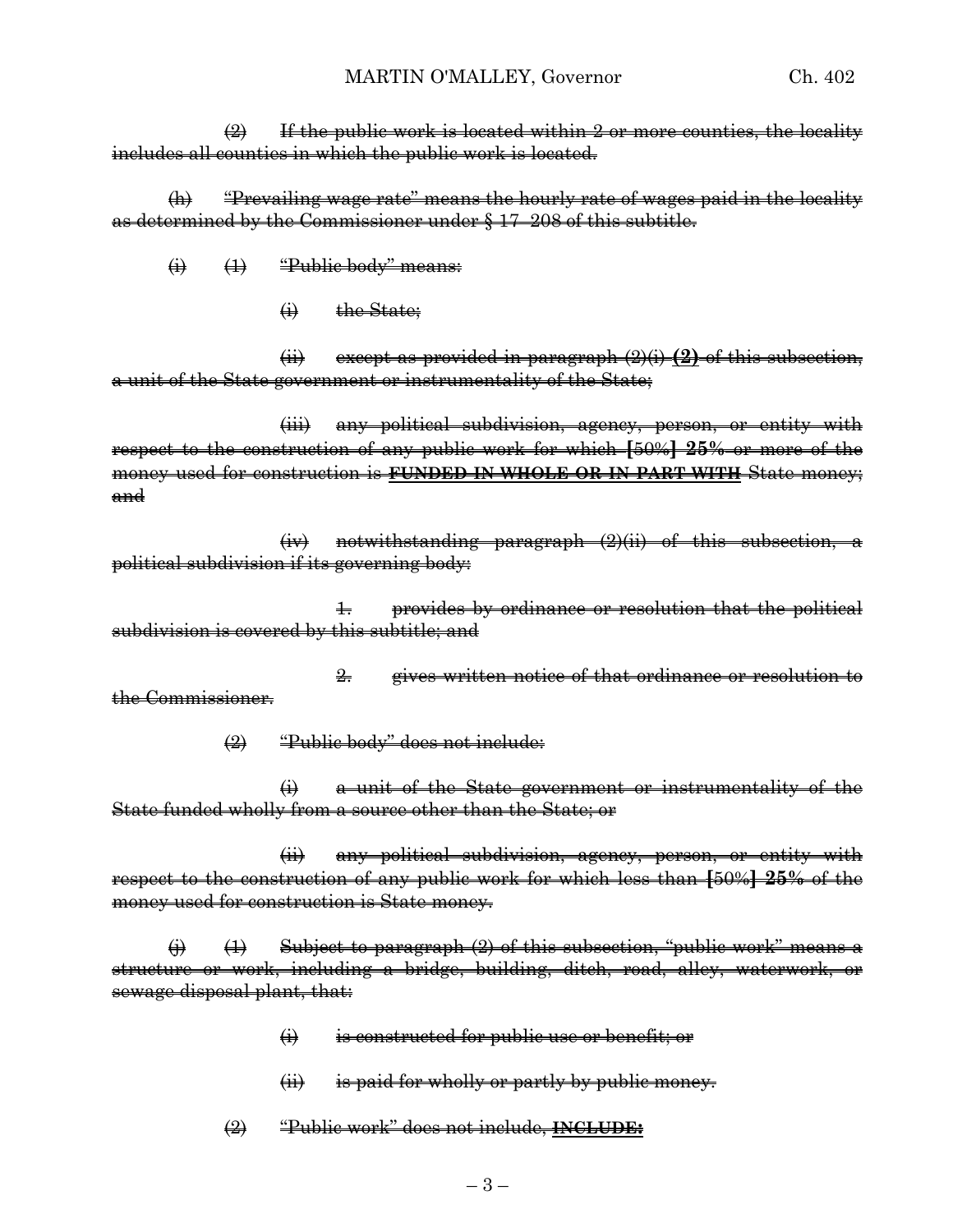# **(I) A STRUCTURE OR WORK WHOSE CONSTRUCTION IS PERFORMED BY A PRIVATE NONPROFIT INSTITUTION OF HIGHER EDUCATION, REGARDLESS OF PAYMENT WHOLLY OR PARTLY BY PUBLIC MONEY; OR**

**(II)** unless let to contract, a structure or work whose construction is performed by a public service company under order of the Public Service Commission or other public authority regardless of:

- (i) **1.** public supervision or direction; or
- (ii) **2.** payment wholly or partly from public money.
- (k) "Public work contract" means a contract for construction of a public work.
- (l) "Worker" means a laborer or mechanic.

*(a) There is a Task Force to Study the Applicability of the Maryland Prevailing Wage Law.*

*(b) The Task Force consists of the following members:*

*(1) two members of the Senate of Maryland, one of whom shall be a member of the minority party, appointed by the President of the Senate;*

*(2) two members of the House of Delegates, one of whom shall be a member of the minority party, appointed by the Speaker of the House;*

- *(3) the Secretary of Labor, Licensing, and Regulation;*
- *(4) the Secretary of General Services;*
- *(5) the Executive Director of the Public School Construction Program;*

*(6) the following members appointed by the President of the Senate and the Speaker of the House:*

*(i) one member of the AFL–CIO;*

*(ii) one member of the Washington, DC Building and Construction Trades Council;*

- *(iii) one member of the Associated Builders and Contractors;*
- *(iv) one member from the Maryland Association of Counties;*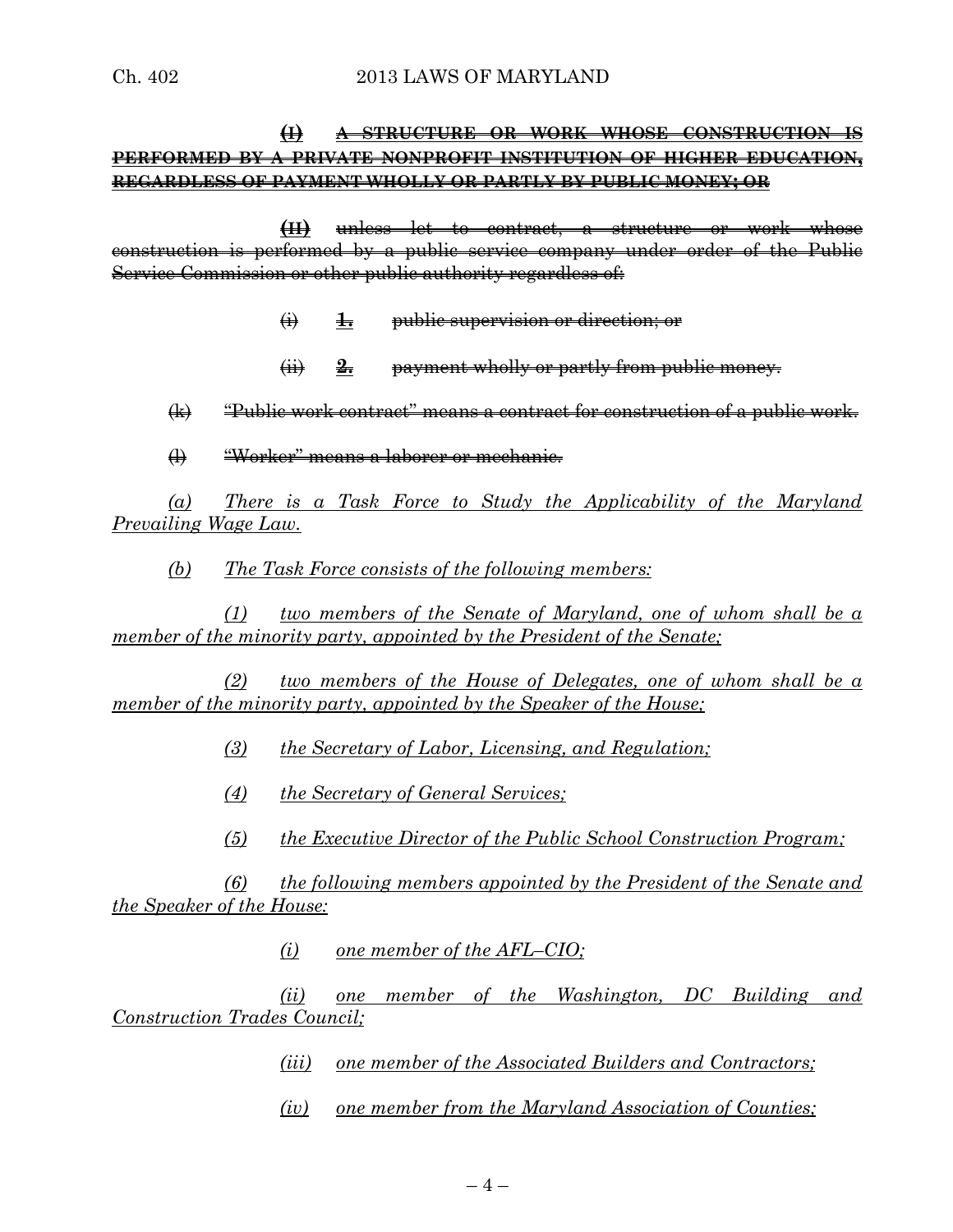*(v) one member from the Maryland Association of Boards of Education; and*

*(vi) one member representing a local school system that solicits bids for school construction at the 50% threshold under the Prevailing Wage Law.*

*(c) The Task Force shall be cochaired by the members from the Senate of Maryland and the House of Delegates.*

*(d) The Department of Legislative Services, with assistance from the Department of Labor, Licensing, and Regulation, shall staff the Task Force.*

*(e) A member of the Task Force:*

*(1) may not receive compensation as a member of the Task Force; but*

*(2) is entitled to reimbursement for expenses under the Standard State Travel Regulations, as provided in the State budget.*

*(f) The Task Force shall:*

*(1) examine the current Prevailing Wage Law and how it applies to school construction projects, including:*

*(i) the current process as it relates to the Interagency Committee on School Construction procedures;*

*(ii) the determination of whether a project is bid as a prevailing wage or nonprevailing wage project;*

*(iii) how the current prevailing wage thresholds apply and affect bids for school construction projects; and*

*(iv) whether there are differences in the application of the Prevailing Wage Law based on project size and cost;*

*(2) analyze and examine school construction contracts bid as prevailing wage and nonprevailing wage contracts to determine the effect the following requirements may have on contract costs, including:*

*(i) overhead costs associated with complying with the Prevailing* 

*Wage Law;*

- *(ii) other related contractor overhead costs that may apply;*
- *(iii) fringe benefits provided to workers;*